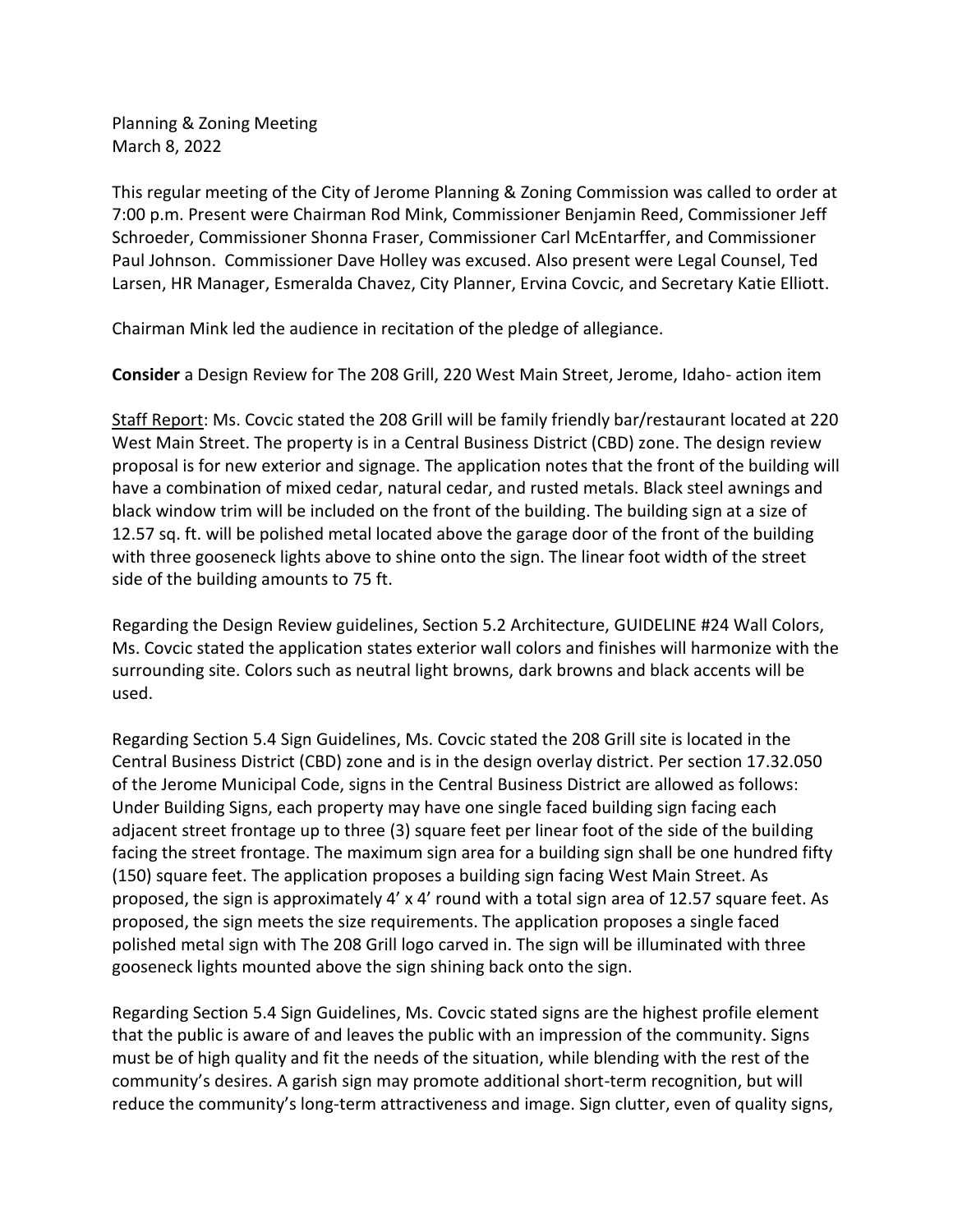will also reduce the community's attractiveness and image and is more confusing than informative. No matter how much citizens and developers improve their existing and future community's commercial, industrial, and residential area's buildings, parks, roads, landscaping, etc., the image of the community will not improve unless the community's signage is raised to the same level of quality as the rest of the community.

Ms. Covcic stated the following Design Guidelines should be considered in the planning and design of all new and renovation sign projects in the community; see also Jerome Municipal Code for standards.

Promote sign design and placement that reflects the community's desire for human scale regarding height, proportion, site features, shapes and materials. The applicant states that sign is four feet in diameter and made of polished metal.

Signs must be produced using professional workmanship without hand lettering or with a sloppy or garish paint job. The application notes that the sign will be fabricated by a professional metal shop from computer generated design.

The primary sign(s) for a business must be constructed of permanent materials. Unacceptable temporary materials include but are not limited to paper, cardboard, vinyl banner, fabric, poster board, and unfinished wood. The application notes the sign will be constructed polished metal.

English translation of signs must be visible and lettering must be of equal size to other languages displayed on the sign, unless there is no reasonable translation available. Exclusions may include the legal names of the business or the proprietor name. The proposed sign only has English lettering.

If approved, Ms. Covcic recommended the following conditions: comply with all Building and Fire Department requirements and inspections; and comply with all City, State and Federal requirements.

Ryan Glodowski, 256 S 700 E, stated Ms. Covcic covered everything and inquired from the commission if they had any questions. He stated the building may standout for a while but is hoping other businesses follow suite. Upon inquiry from Commissioner McEntarffer, Mr. Glodowski stated the windows are a garage door that they will be able to open in the front and also in the back. Upon inquiry from Commissioner Johnson, Mr. Glodowski stated they are waiting on engineers for the doors but they are ready to move forward. Upon inquiry from Commissioner McEntarffer, Mr. Glodowski stated they will be using everything to the east of the building. For right now, they will be walling 214 off and may restore it back if they need more room. Upon inquiry from Chairman Mink, Mr. Glodowski stated they will be changing the surface of the building. Commissioner McEntarffer stated the design looks nice. Mr. Glodowski stated they are wanting to do everything right so they attract many customers.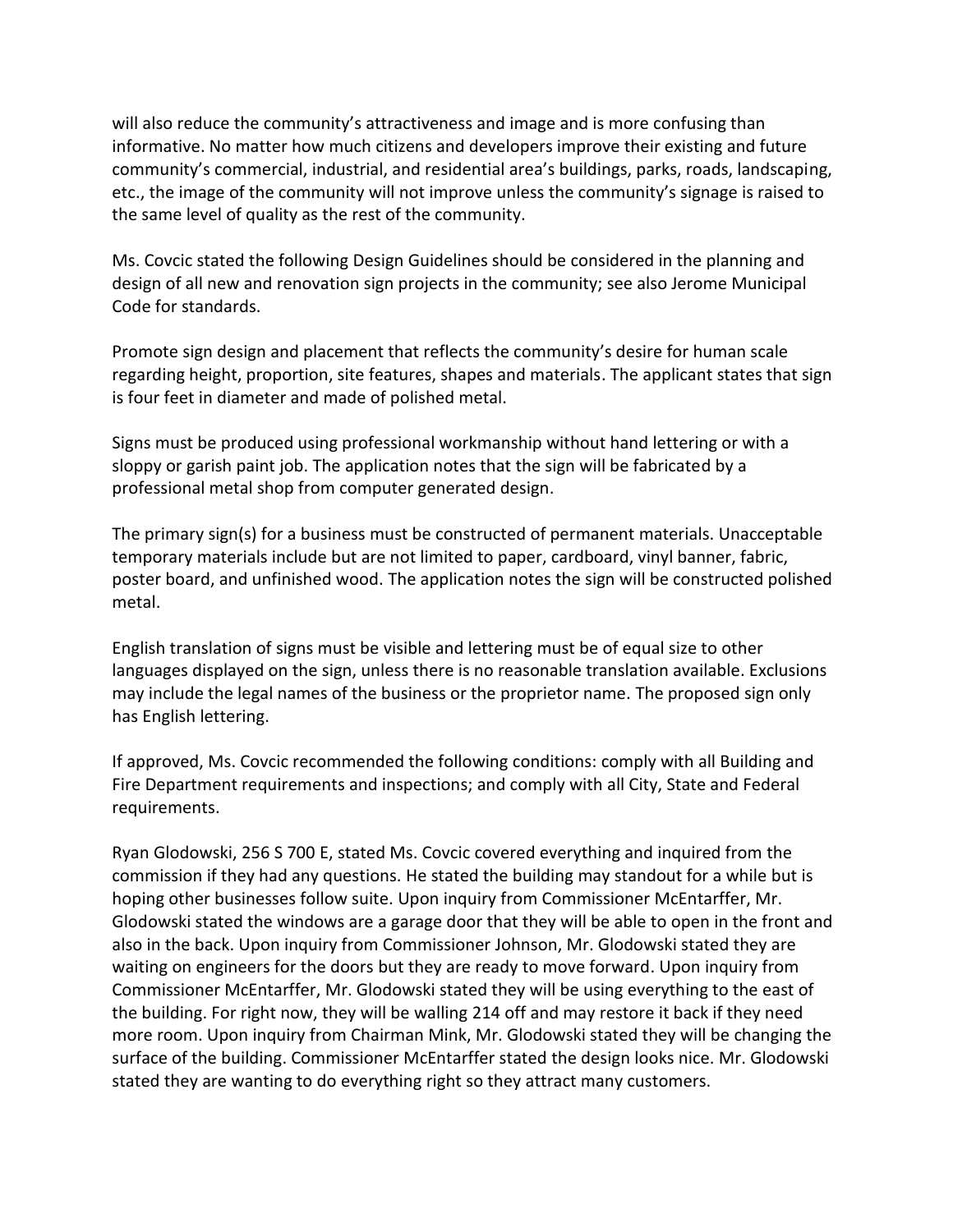Chairman Mink reminded the commission a Design Review must be unanimous.

Commissioner McEntarffer made a motion to approve the Design Review for the 208 Grill, 220 West Main Street, Jerome, Idaho as presented.

Second to the motion by Commissioner Johnson and carried.

After consideration, the motion passed by the following votes: AYE: Commissioner Benjamin Reed, Commissioner Jeff Schroeder, Commissioner Shonna Fraser, Commissioner Carl McEntarffer, and Commissioner Paul Johnson. NAYE: None

### **Consent Agenda**

*The consent calendar consists of items that are considered to be routine in nature and will be enacted in the form of one motion. Any item can be removed from the consent calendar and heard in its regular order at the request of any commissioner or the chairman.* 

- A. Approve the minutes from the January 11, 2022 regular meetings;
- B. Consider/Approve Findings and Conclusions for Endurance Holdings, LLC c/o Sophia Durham for a Rezone from Neighborhood Business (C-1) to Residential 2 (R-2), on the property located at Tax 2174890 of SESE Jerome Unplatted (SE 12-8-16), more commonly known as northwest corner of North Lincoln and 16th Avenue West, Jerome, Idaho, approximately 38.70 acres.

# **FINDINGS AND CONCLUSIONS ON APPLICATION OF ENDURANCE HOLDINGS, LLC C/O SOPHIA DURHAM FOR A REZONE FROM NEIGHBORHOOD BUSINESS (C-1) TO RESIDENTIAL 2 (R-2)**

A Public Hearing at the request from Endurance Holdings, LLC, for a zoning map amendment, changing the zone from Neighborhood Business (C-1) to Residential 2 (R-2) on the property located at:

Tax 2174890 of SESE Jerome Unplatted (SE 12-8-16), more commonly known as northwest corner of North Lincoln and 16th Avenue West, Jerome, Idaho, approximately 38.70 acres

(hereinafter referred to as the "Property") was held, pursuant to notice, commencing at 7:00 p.m. on Tuesday February 8, 2022, by teleconference at City Council Chambers with all members of the public, in a format allowing participants to hear the meeting, including all deliberations by commissioners and other speakers addressing the commission, whether in person or via virtual connection, and to comment if so desired, all of which was noted in the agenda. The physical meeting was held at 100 East Avenue A, Jerome, Idaho.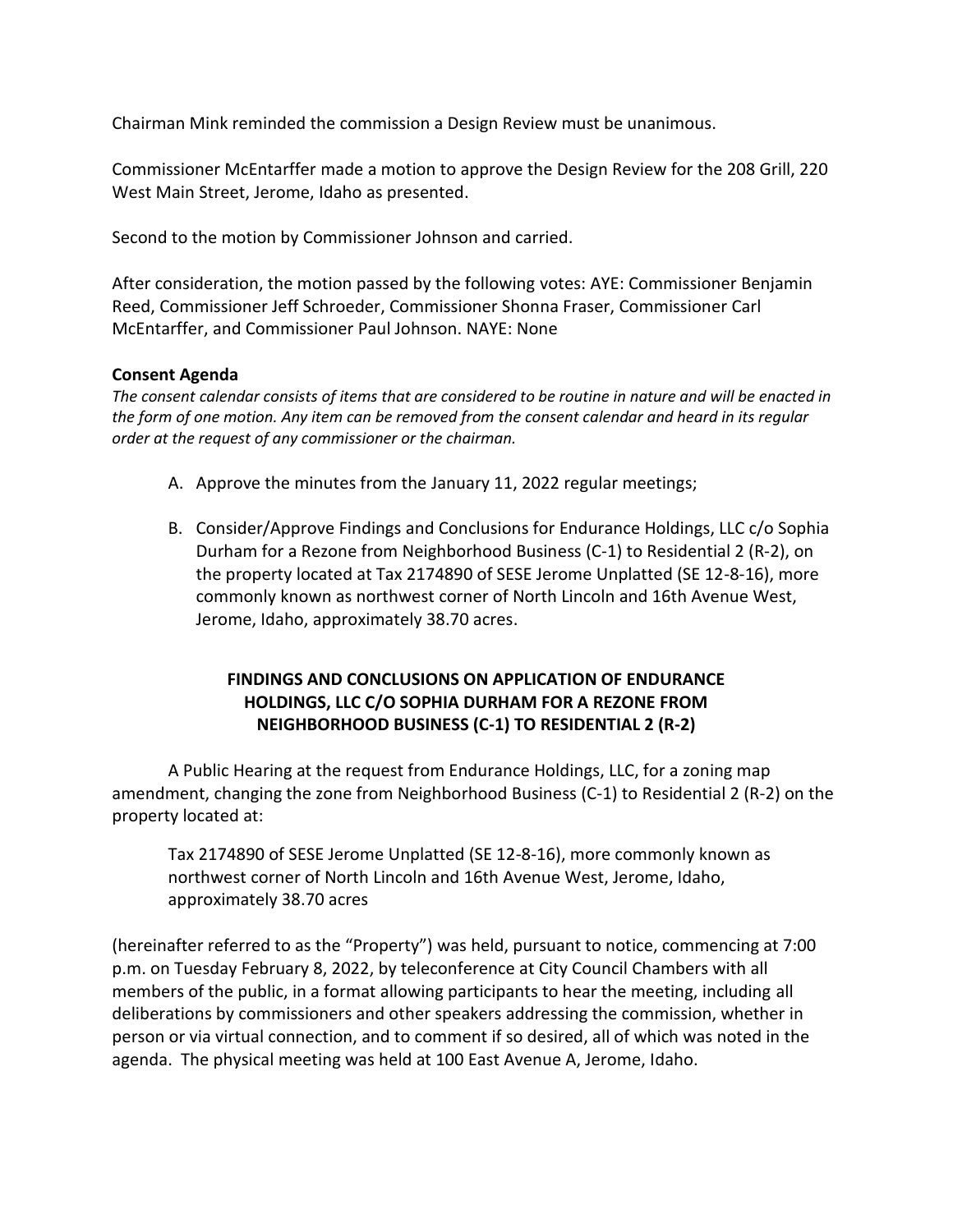Staff Report: Interim City Planner, Esmeralda Chavez, gave a staff report and brief background on the application. Ms. Chavez stated the parcel was annexed in 2005. At the time of annexation, two (2) zones were assigned to the property. The majority of the land was zoned Residential 2 (R-2) with a small portion zoned Neighborhood Business (C-1). The property has a current special use permit for agricultural use, expiring in December 2025, and has been farmed for the past few years. The applicant is requesting a rezone from C-1 to R-2 to have the entire parcel of land with the same zoning.

Regarding the adjacent land use and zoning of the surrounding property, Ms. Chavez stated to the north is residential/agricultural zoned area of impact zoned Residential; to the south is residential zoned as Residential 2 and Neighboring Business; to the east is residential zoned Residential 1; and to the west, which was recently annexed, is agricultural zoned Residential 2.

The Comprehensive Plan Land Use Map designates the current parcel as Residential Medium and Commercial. The existing land use is agricultural.

Ms. Chavez stated the parcel is currently zoned R-2 and C-1. The R-2 zone is intended to provide for single or two-family dwellings. The minimum lot size for this zone is 5,000 sq. ft. The C-1 zone is intended to allow convenience business uses which tend to meet the daily needs of the immediate neighborhood. There is no minimum lot size for the C-1 zone.

The proposed zone of R-2, is a more restrictive zone and allows for single and two-family dwellings. Depending on the zone, all land use regulations as detailed in Title 17 of the JMC will apply to the property, including but not limited to setbacks, building height restrictions, sign restrictions, and use restrictions.

As required by 17.80.040, GENERAL PROCEDURES FOR AMENDMENTS, the application for a rezone shall be reviewed by the Commission to determine if the request: (a) Is in accordance with the Comprehensive Plan; (b) Will not create a demand for public infrastructure that is not currently available, including municipal sewer and water services; (c) Is compatible with the zoning uses in the surrounding areas; and (d) No non-conforming uses will be created.

As pertains to the City of Jerome's Comprehensive Land Use Plan, the request is in accordance with the following chapters: Chapter 13, "Neighborhoods", Objective 2, "Provide for areas of different residential densities and uses"; Chapter 13, "Housing," Objective 3, which the encouragement and "the development of various housing types to meet the needs of the citizens of Jerome."; and Comprehensive Plan, Chapter 13, Policy 6 which is to "Promote a wide range of housing types and housing diversity to meet the needs of Jerome's diverse population." The application notes this rezone will allow the property to be developed in a more harmonious nature to the surrounding land holdings of other adjacent properties; be consistent with neighboring uses in regards to noise and pollution generation; and retain families in Jerome where they can live, work and play.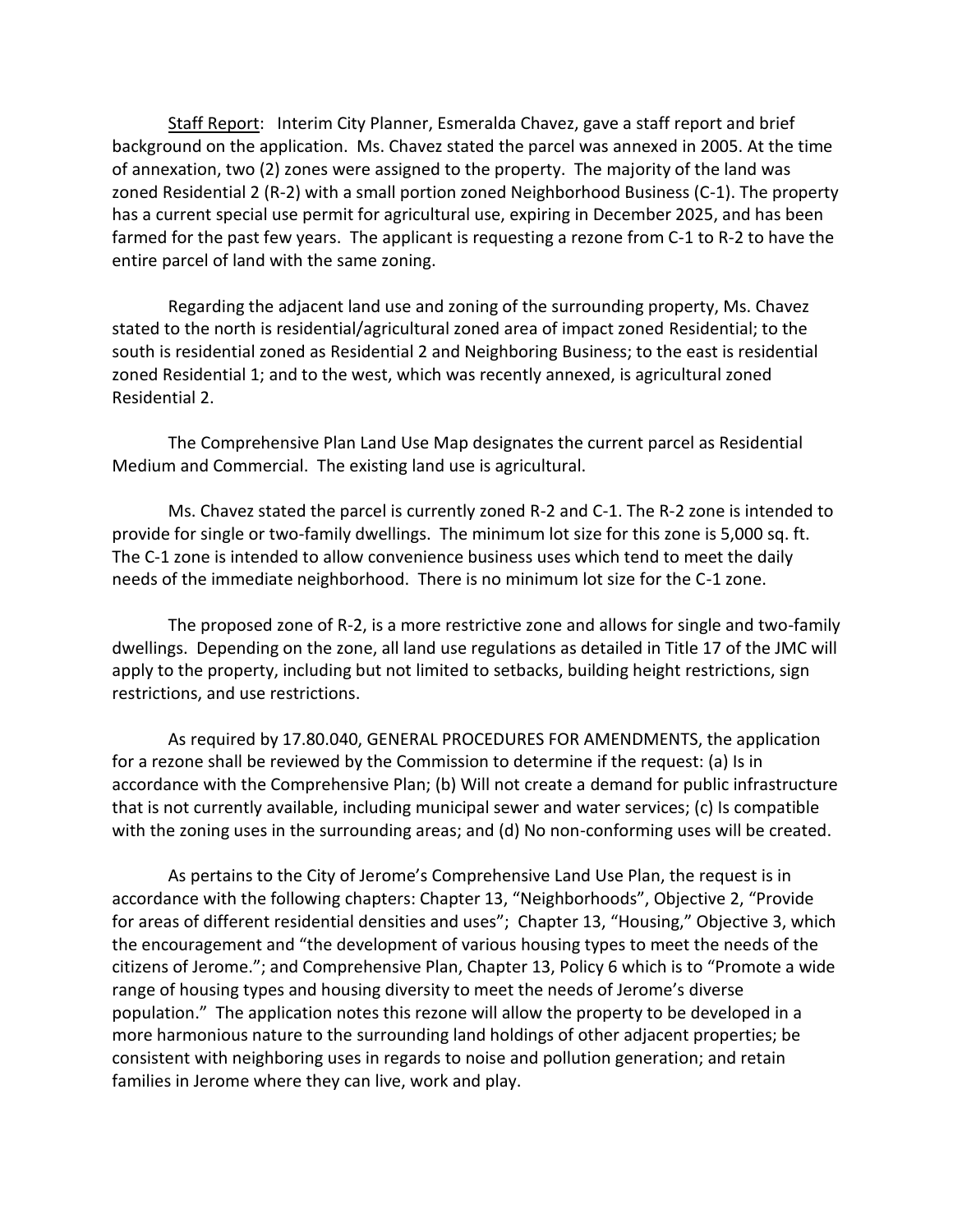Regarding the demand for public infrastructure that is not currently available, Ms. Chavez stated the parcel has access to city services, including water and sewer. The infrastructure for both water and sewer is located at the intersection of North Lincoln and 16th Avenue. The developer will be responsible for the extension of services to serve the property.

Regarding the compatibility with the zoning uses in the surrounding areas, Ms. Chavez stated this area is bordered by residential uses to the north, south, and east. The parcel to the west was recently annexed and zoned Residential 2. It appears the proposed zone request to Residential 2, would be compatible with the surrounding area.

Regarding the creation of non-conforming uses, Ms. Chavez stated the parcel is currently being used for agricultural land. No non-conforming uses would be created by this rezone.

Title 16 had no bearing on this request.

Ms. Chavez stated she sent the application out to city staff and there were no concerns at this time.

Chairman Mink stated when the property was annexed, the application requested the two zones. Ms. Chavez confirmed it was deliberate but stated current code does not allow two zones on one property.

Applicant Testimony: Tim Vawser, representing EHM Engineering, 711 Birch, Kimberly, representing Endurance Holdings, LLC, appeared and testified before the Commission. Mr. Vawser testified they knew there were two zones on the property. As they looked through Jerome city ordinances and considered all of the uses regarding the zoning, the client's interest is in single-family housing. They knew they could apply for a Special Use Permit (SUP) or rezone, then decided they would have a cleaner project if the entire parcel is zoned R-2. If approved this evening and city council they would return with preliminary plats.

Testimony in Favor: City Clerk, Bernadette Coderniz, read the following for the record:

Rod and Gina Jerke, 105 Mountain View Drive, Jerome, Idaho "Support the application. No other comment was provided."

Testimony in Neutral: None.

Testimony in Opposition: City Clerk, Bernadette Coderniz, read the following for the record:

Kelly L Wilkins, 326 15<sup>th</sup> Avenue West, Jerome, Idaho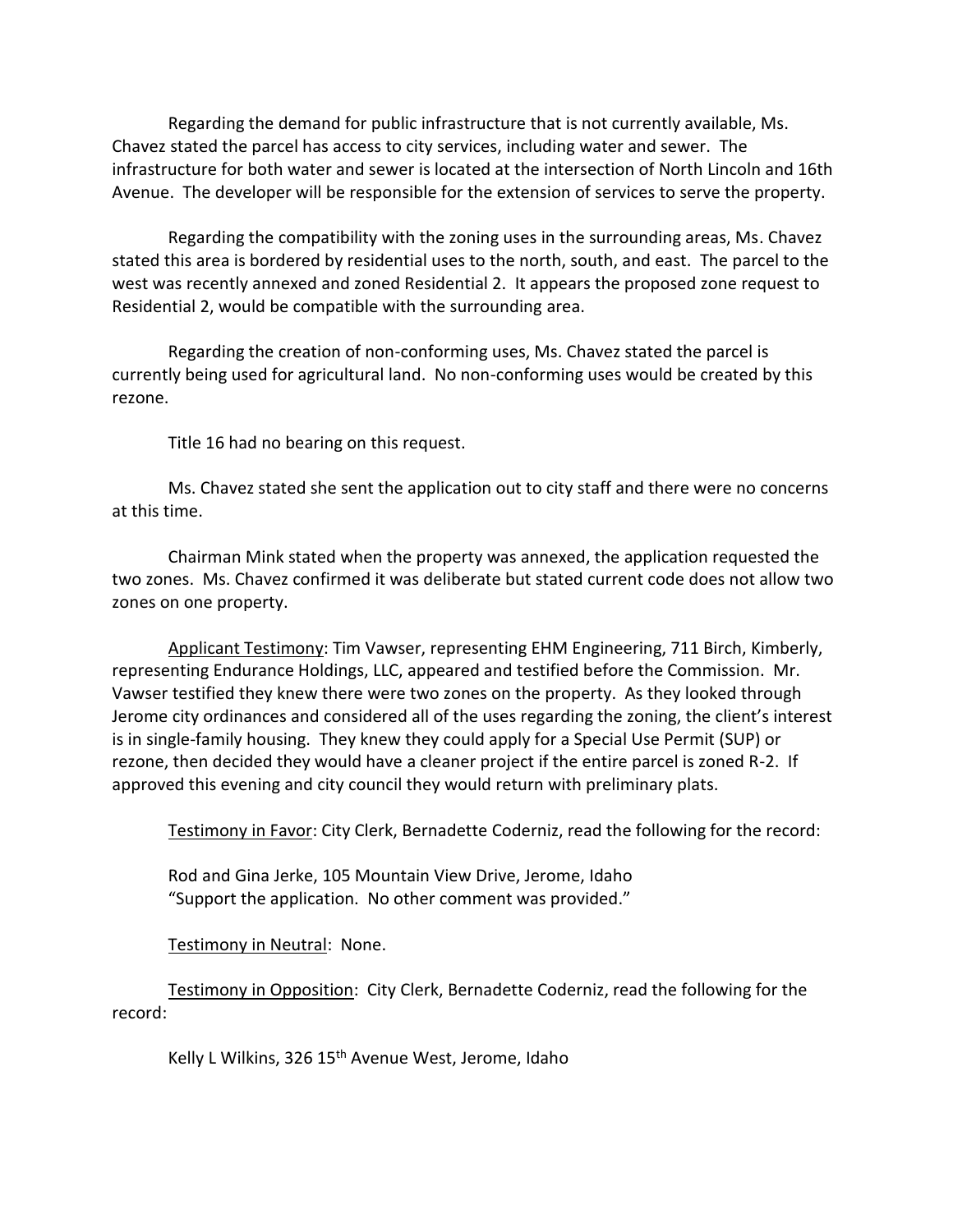"Oppose the application. I oppose putting multi-family homes on this property. It will decrease the value of our home. It will also double the amount of traffic compared to single family dwellings."

Paul Douglas Daniel, 102 Mountain View Drive, Jerome, Idaho "Oppose the application. I am assuming the property in question is that which was platted when the subdivision was laid out. When the developer began selling, they told buyers they were going to build a park. All these years later and still no park. I oppose this change and feel a park should be built instead, using the property. I think a park would be a draw to future buyers of property."

Rebuttal Testimony: Mr. Vawser offered rebuttal testimony stating there are no plan for multi-family dwellings, and he said he does not believe it was platted for any other development besides farming. He stated the opposition may be referring to a different parcel. He continued and stated open spaces will be on the property, and the plan is for a single-family development.

Chairman Mink stated duplexes would be allowed in the R-2 zone. Commissioner McEntarffer stated the property was once owned by the same family that started Jerome Estates, and when the market crashed the property was sold.

There being no further testimony in favor, neutral, or opposition, Chairman Mink closed the Public Hearing at 7:13 p.m.

The Jerome City Planning and Zoning Commission having heard the testimony presented, and having reviewed the application, Ms. Chavez's report, and the other documents and material in the file, enters its findings and conclusions as follows:

# **I. Findings**

- A. The Property in question is currently zoned Neighborhood Business (C-1).
- B. The Application seeks to amend the Property to be zoned Residential 2 (R-2).
- C. The Property in question is bordered by residential uses to the north, south and east. The parcel to the west was recently annexed and rezoned R-2.
- D. Rezoning from C-1 to R-2 would be compatible with the surrounding area.
- E. The proposed use of the parcel will not create any non-conforming uses.
- F. The Comprehensive Plan of the City of Jerome promotes providing areas of different residential densities and the development of various types to meet the needs of the citizens of the City of Jerome.

# **II. Conclusions**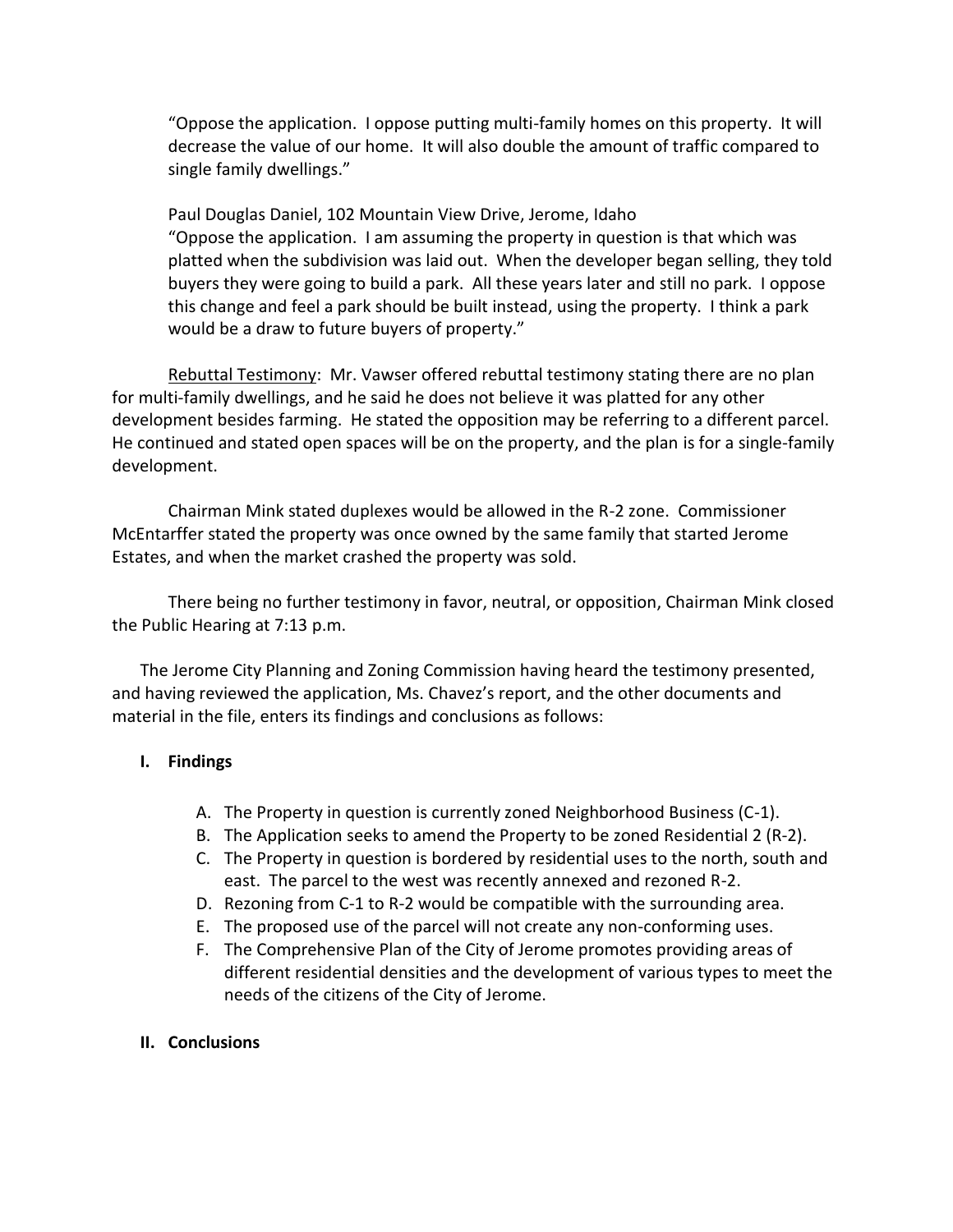- A. Taken as a whole, the application complies with the Comprehensive Plan of the City of Jerome and will not adversely affect the character of area where the property is located.
- B. The Commission recommends to the Jerome City Council that the application of the Endurance Holdings, LLC, for the Property described above, from Neighborhood Business (C-1) to Residential 2 (R-2) be approved.

These findings and conclusions, having been adopted by the Jerome City Planning and Zoning Commission on the 8<sup>th</sup> day of February, 2022, in support of the decision of the Planning and Zoning Commission on the 8<sup>th</sup> day of March, 2022 to recommend approval of the application to the Jerome City Council, the decision to recommend the approval of the application is hereby made final this  $8<sup>th</sup>$  day of February, 2022.

> ROD MINK, Chairman of the Board Jerome City Planning and Zoning.

\_\_\_\_\_\_\_\_\_\_\_\_\_\_\_\_\_\_\_\_\_\_\_\_\_\_\_\_\_\_\_\_\_\_\_\_

Commissioner Johnson made a motion to approve the consent agenda as presented.

Second to the motion by Commissioner Reed and carried.

After consideration, the motion passed by the following votes: AYE: Commissioner Benjamin Reed, Commissioner Jeff Schroeder, Commissioner Shonna Fraser, Commissioner Carl McEntarffer, and Commissioner Paul Johnson. NAYE: None.

### **CITIZEN CORRESPONDENCE AND ISSUES**

None

# **DISCUSSION PERIOD & STAFF REPORTS**

Mr. Larsen reviewed the open meeting laws in depth with the commission. He referenced the Idaho Open Meeting Law manual that is available on-line for the public. Ms. Covcic stated La Costa Colima had sign face change that was approved. She also stated Honkers had a freestanding sign that was relocated and had a cabinet change on their high rise sign. Ms. Covcic stated the rezone for Endurance Holdings property was approved by City Council. Ms. Chavez stated the City has started the process to update the Comprehensive Plan. Upon inquiry from Commissioner Schroeder, Ms. Chavez stated going into spring and summer, the agenda's may become longer. There are aware of more projects but they are not quite ready to come before the commission.